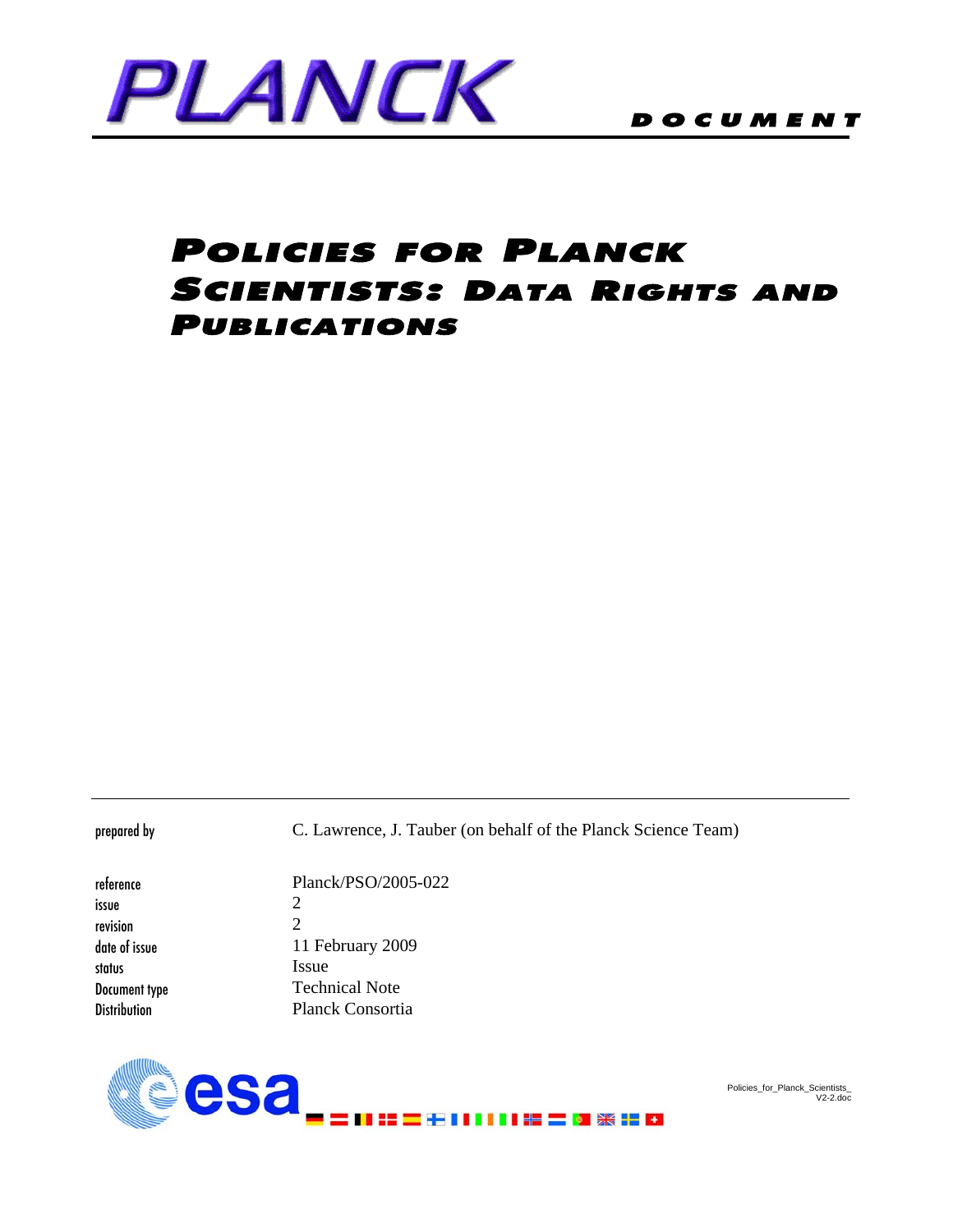

PAGE 2 OF 14

# APPROVAL Title POLICIES FOR PLANCK SCIENTISTS, DATA RIGHTS AND **PUBLICATIONS**  $\frac{1}{1}$  REVISION  $\frac{1}{1}$ author date of the control of the control of the control of the control of the control of the control of the c approved by Planck Science Team date April 2001 CHANGE LOG reason for change issue reason for change issue reason for change  $|$  date Changes approved at Science Team No 26 Added policies for external collaborators and students 2.0 2.1 Jan 2006 Dec 2008 CHANGE RECORD Issue: 1Revision: 0

| reason tor change | PAGE(S) | paragraph(s) |
|-------------------|---------|--------------|
|                   |         |              |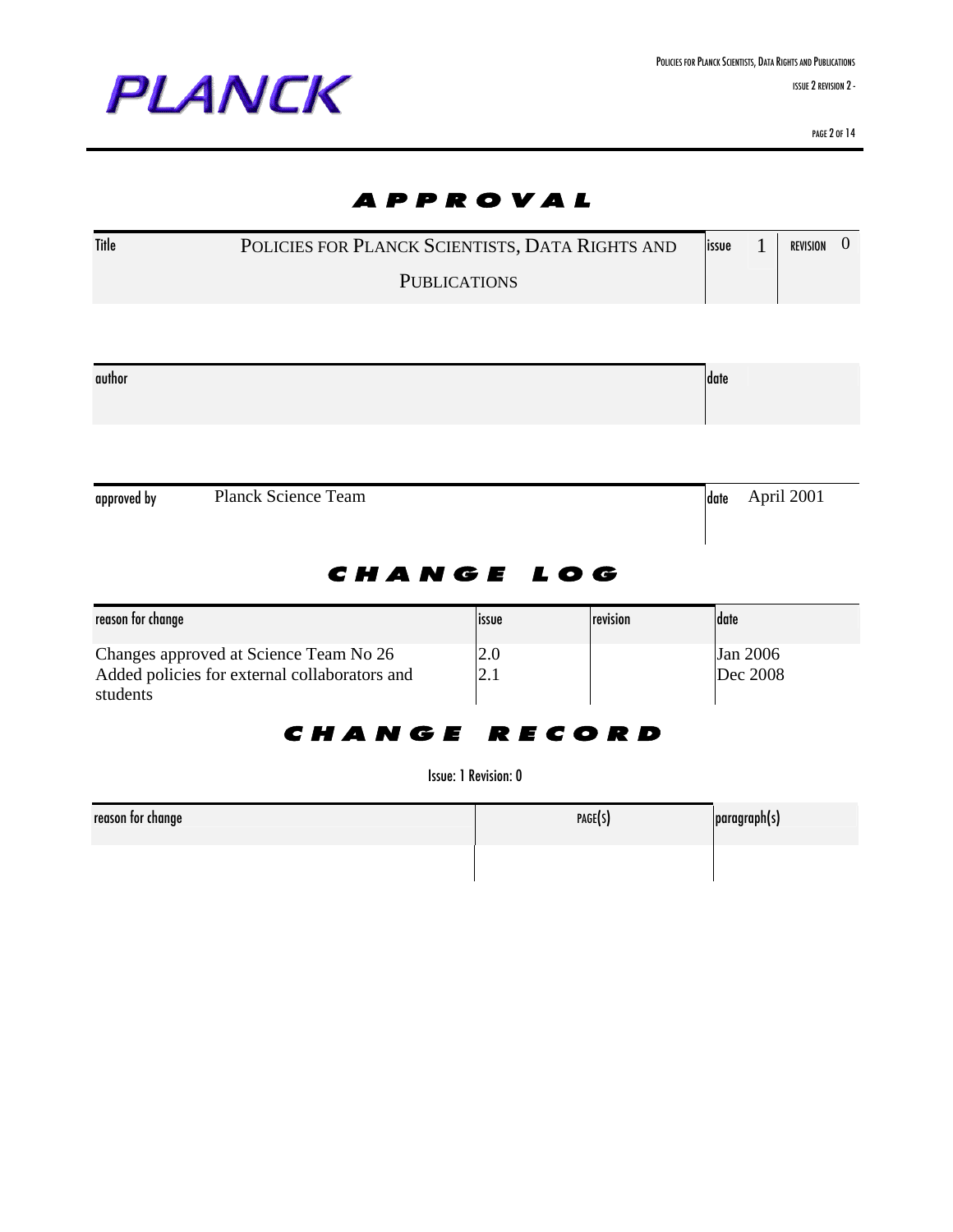

PAGE 3 OF 14

## TABLE OF CONTENTS

| APPROVAL 2          |                             |  |
|---------------------|-----------------------------|--|
|                     |                             |  |
|                     |                             |  |
|                     |                             |  |
|                     |                             |  |
| <b>CHANGE LOG 2</b> |                             |  |
|                     |                             |  |
|                     |                             |  |
|                     |                             |  |
|                     |                             |  |
| <b>POLICY 1</b>     | $\overline{\phantom{0}}$ 6  |  |
|                     |                             |  |
| <b>POLICY 2</b>     | $\overline{\phantom{a}}$ 8  |  |
|                     |                             |  |
| <b>POLICY 3</b>     | $\overline{\mathbf{9}}$     |  |
|                     |                             |  |
| <b>POLICY 4</b>     | $\overline{10}$             |  |
|                     |                             |  |
| <b>POLICY 5</b>     | $\overline{11}$             |  |
|                     |                             |  |
| <b>POLICY 6</b>     | $\overline{\phantom{0}}$ 12 |  |
|                     |                             |  |
| <b>POLICY 7</b>     | 13                          |  |
|                     |                             |  |
| <b>POLICY 8</b>     | 14                          |  |
|                     |                             |  |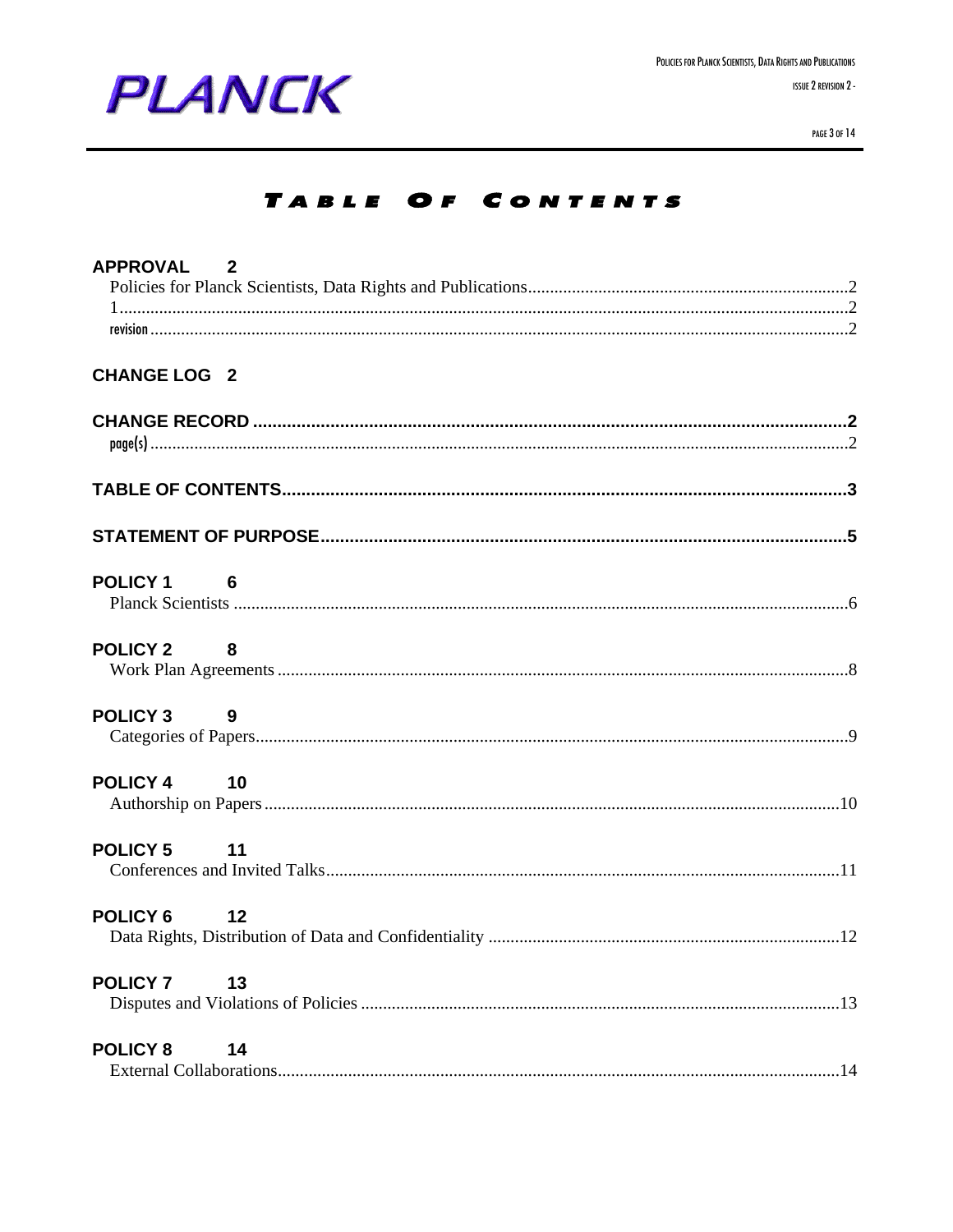

#### **POLICY 9 15**

|--|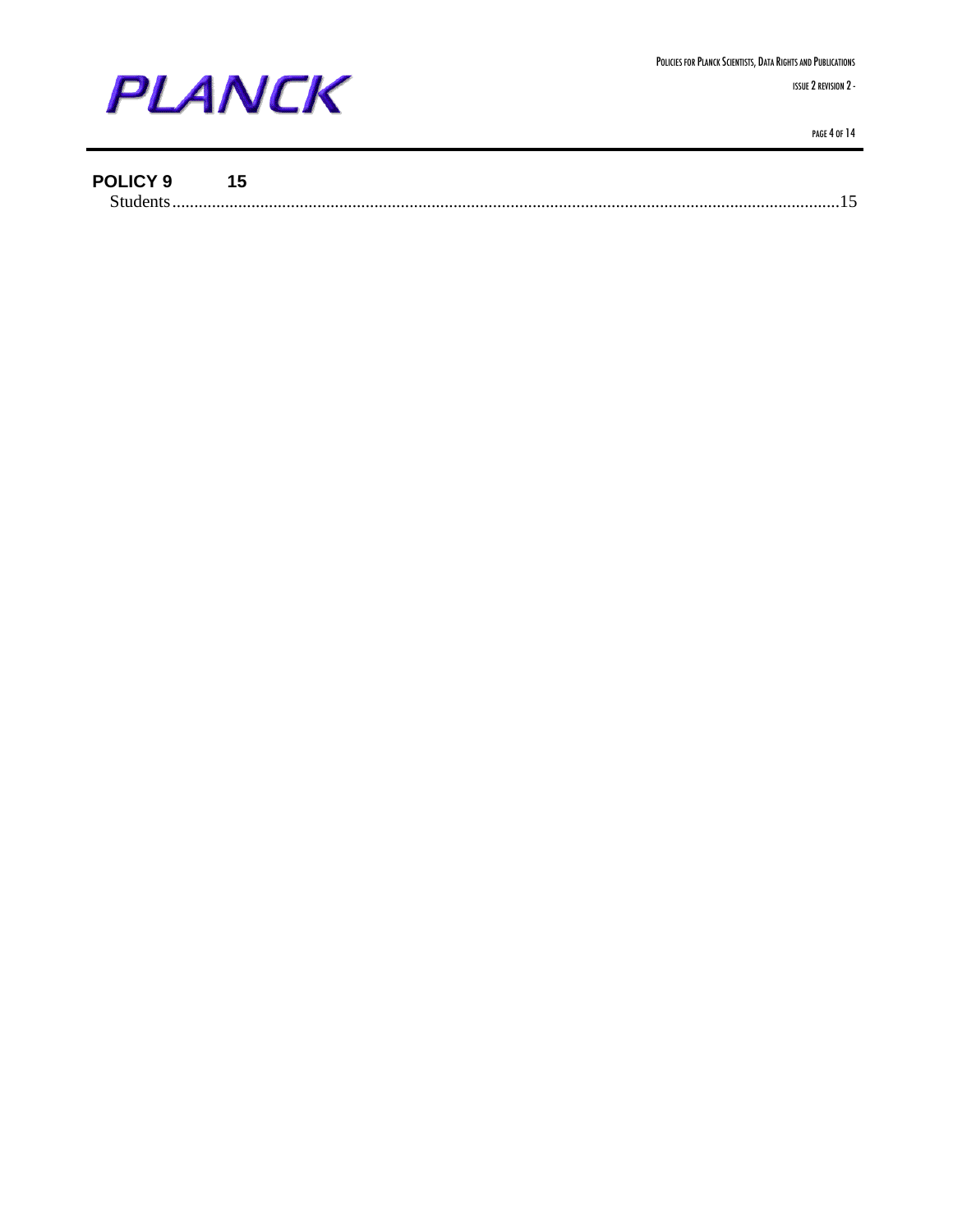

#### S TATEMENT OF P URPOSE

This document contains the policies of the Planck Science Team (hereafter the Science Team) that establish the position of Planck Scientist, along with related rights and policies concerning publications for Planck Scientists, Co-Investigators, and Associate Investigators. The primary goal of these policies is to encourage, recognize, and reward the contributions of team members to the scientific success of Planck. A second goal is to establish a method of tracking and managing the contributions of team members to Planck. A third goal is to allow the Science Team and Consortia flexibility in the implementation of these policies. These policies shall remain in force through the proprietary period and beyond, as long as the Science Team and Consortia remain in existence.

These policies are aimed at scientists working on Planck, i.e., those team members whose professional recognition depends on papers in the scientific literature. These scientists belong to the HFI Consortium, the LFI Consortium, the DK-Planck (Reflector Provider) Consortium, all selected by ESA and led by a Principal Investigator, and the ESA Planck Science Office, led by the Project Scientist. For convenience, these four groups will be referred to collectively as the *Planck collaboration*, and these team members will be referred to as *scientific team members*.

Aside from the Principal Investigators and Project Scientist, scientific team members fall into two categories:

*Co-Investigators* are apppointed by one or more of the PIs, and in general are senior scientists with identified institutional or financial roles, or responsibility for a significant part of the work.

*Associate Investigators* are nominated by co-Is and approved by the relevant PI.

Other personnel contributing to the Planck project, but whose interests are not primarily scientific, are listed in the Support category.

These policies apply to all members of the Planck collaboration and come into effect immediately. Possible future updates shall be approved by the Planck Science Team and publicised to the whole collaboration.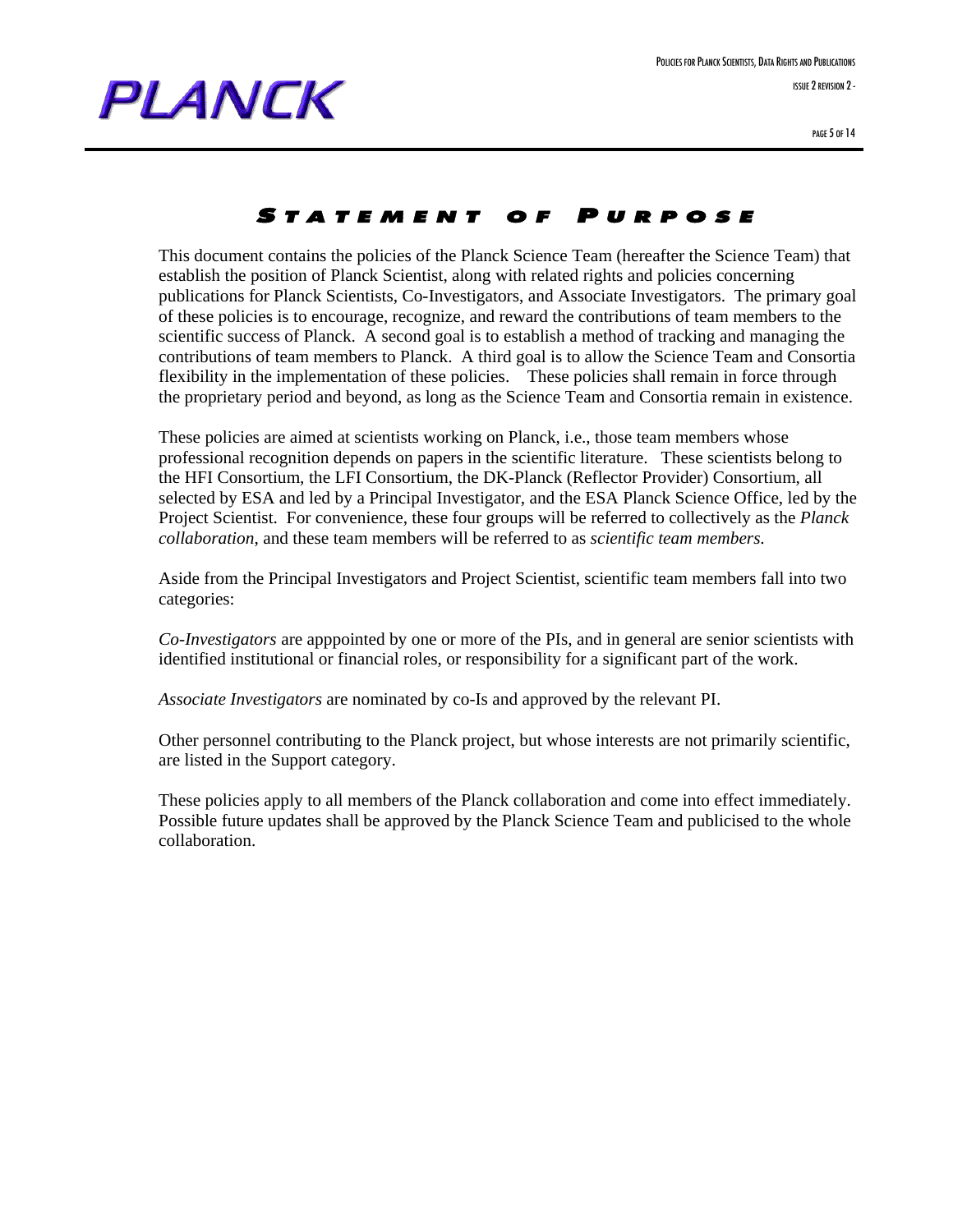## P OLICY 1

#### PLANCK SCIENTISTS

Co-Investigators and Associate Investigators whose work contributing to the success of Planck exceeds the equivalent of two years full-time activity since the inception of COBRAS and SAMBA or the beginning of team membership (hereafter *integrated work*), may be nominated by the relevant Principal Investigator or Project Scientist to the Science Team for the position of Planck Scientist. The evaluation of the integrated work will be done taking into account the amount of technical work provided by an institute/group of institutes to the project including long term developments essential to the success of Planck. The Science Team is responsible for ensuring consistency in the implementation of these policies across the Instrument Consortia, and shall normally approve nominations once consistency has been established.

**Assessment of Integrated Work** -- The assessment of integrated work in all relevant forms is the responsibility of the PIs. The initial assessment, covering from project inception (i.e., preparation of the COBRAS and SAMBA proposals) through December 2000, shall be made in the spring of 2001, with Planck Scientist nominations forwarded to the Science Team in April 2001. Future assessments shall be made annually, covering the previous calendar year, for the duration of the Planck teams, and shall be based on Work Plan Agreements described in Policy #2. The method used to assess integrated work shall be described by the Consortia when nominations are forwarded, in sufficient detail that the Science Team can assess consistency across the Consortia. Work that directly benefits Planck, for example, preparation of Planck proposals and documents, instrument development, construction, and testing, development and testing of algorithms and code, simulations in close connection with DPC activities, mission studies, and management of such activities, should be included in Integrated Work and in Work Plan Agreements.

**Nomination Process** -- Members of the Consortia satisfying the above criterion by the end of the previous calendar year shall be nominated to the Science Team annually by the relevant PI or Project Scientist, along with a description of the assessment process used. Planck Scientists shall be named by the Science Team. Although the position of Planck Scientist is designed primarily to reward individual effort, the Science Team recognises the need to guarantee fair return for contributions also at institutional and national level. As a result the PIs will strive to ensure that their nominations for Planck Scientists maintain appropriate balance at these levels also.

**Cessation of Planck Scientist status** -- Planck Scientists must remain active members of at least one Consortium, as defined in Policy #2. A Planck Scientist may voluntarily withdraw from a Consortium by notifying the relevant PI and the Project Scientist in writing. A Consortium may declare that a Planck Scientist is inactive by so notifying the Planck Scientist and the Project Scientist. In either case, data rights shall terminate on the date of notification, and the right of authorship on General Papers shall extend through the next five General Papers after notification, and then terminate.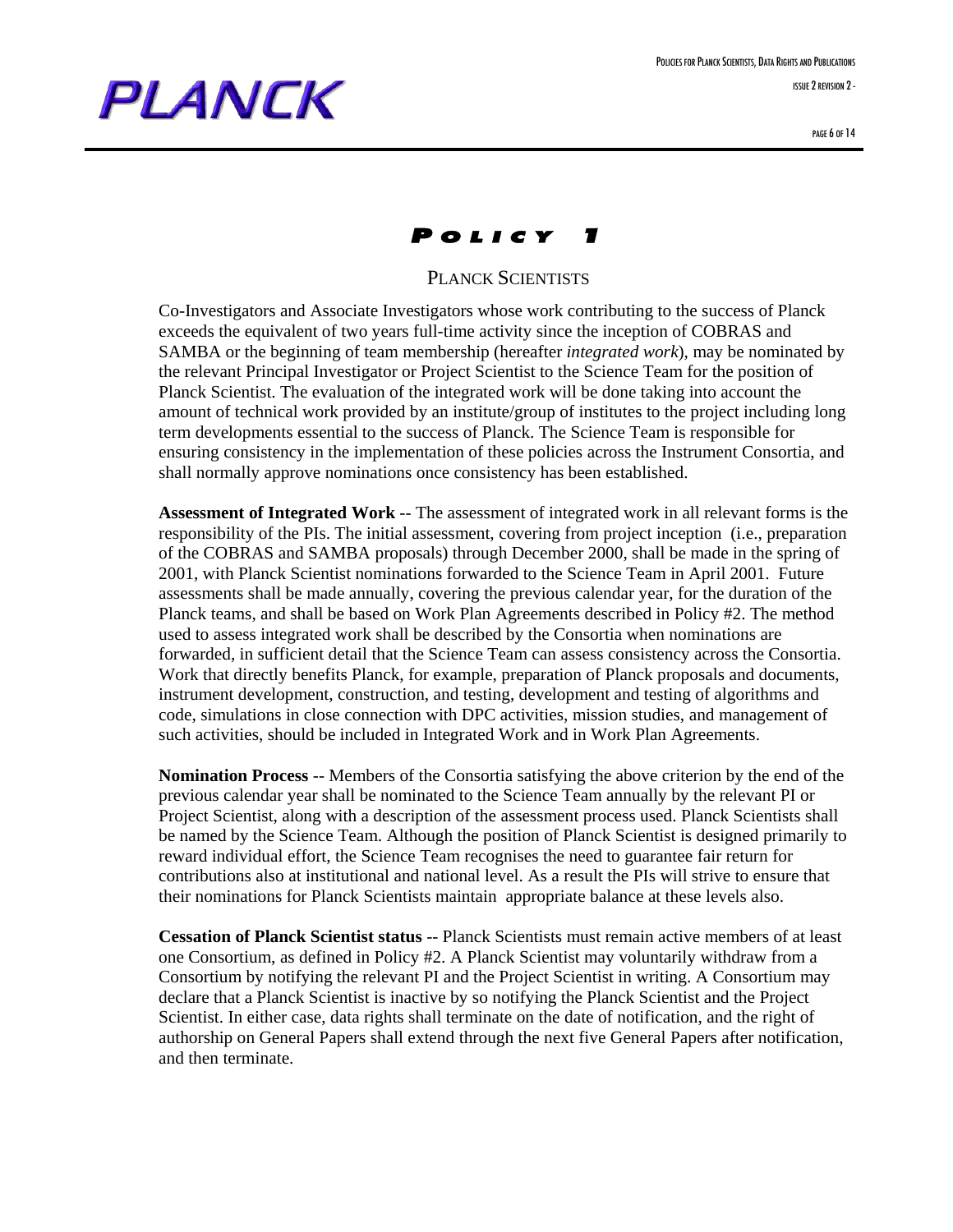

#### **Rights and Responsibilities of Planck Scientists** –

- 1. Planck Scientists may at their request have their names on all General Papers (see Policy 3). Co-Investigators and Associate Investigators who are not Planck Scientists will normally have their names only on papers to which they contribute directly.
- 2. Except in exceptional circumstances, only Planck Scientists may lead proposals submitted in response to the (pre-launch) internal call for proposals for the Planck Core Science Programme, both General and Special categories. Special Projects added after that time may be led by Planck Scientists named before or after launch.
- 3. Only Planck Scientists may be first author on any paper published by the Planck teams during the proprietary period, unless in the judgment of the Science Team there is a compelling reason to do otherwise.
- 4. Planck Scientists and Co-Is have the responsibility to maintain confidentiality on any aspect of the Planck data, data processing, analysis, and results, at the level required by the Planck Science Team (see Policy #6), for themselves and for any Planck Associate Investigators associated to them.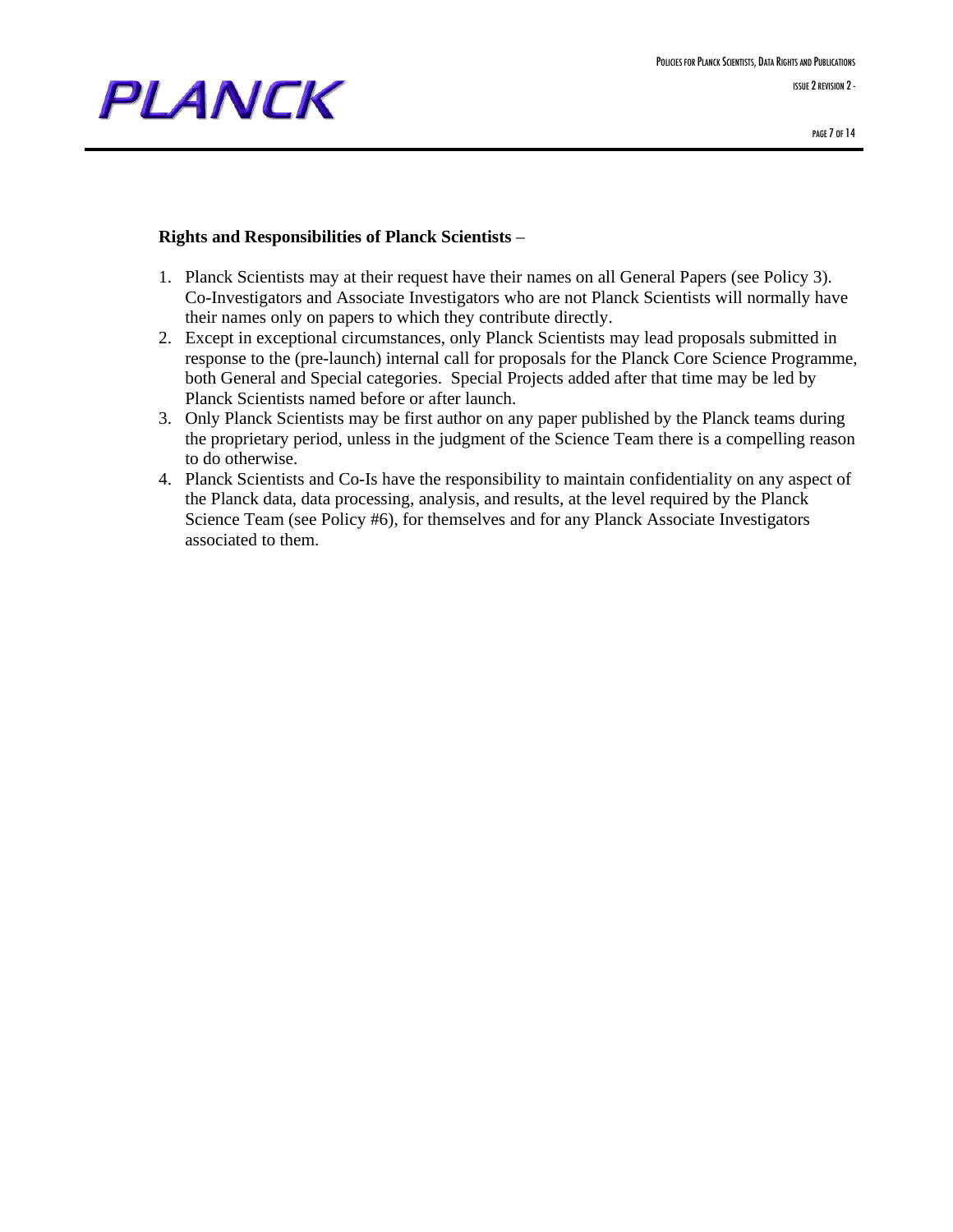### P OLICY 2

WORK PLAN AGREEMENTS

Every scientific team member who is not contributing to an instrument or DPC work package shall have a written Work Plan Agreement with one of the working group leaders approved by his or her consortium covering the current calendar year or longer. This work can be done within the Instrument teams, the Reflector Provider team, the DPC teams, or one of the technical working groups initially set up by the PIs following the January 2001 Planck collaboration meeting, and published in the Livelink system. The team managers or working group coordinators are in charge of getting these written work packages established, and the corresponding work implemented and evaluated. They will report to the Science Team through the respective PIs. Standard forms (reasonably concise and simple) for these work packages written agreements will be provided. The PIs are responsible for implementation of this policy. The Science Team shall review these implementation methods for consistency across the consortia when discussing yearly Planck Scientist membership. It is to be emphasized that entering a work plan agreement (including participation in DPC or instrument work packages) signifies acceptance of the policies embodied in this document and future updates of it.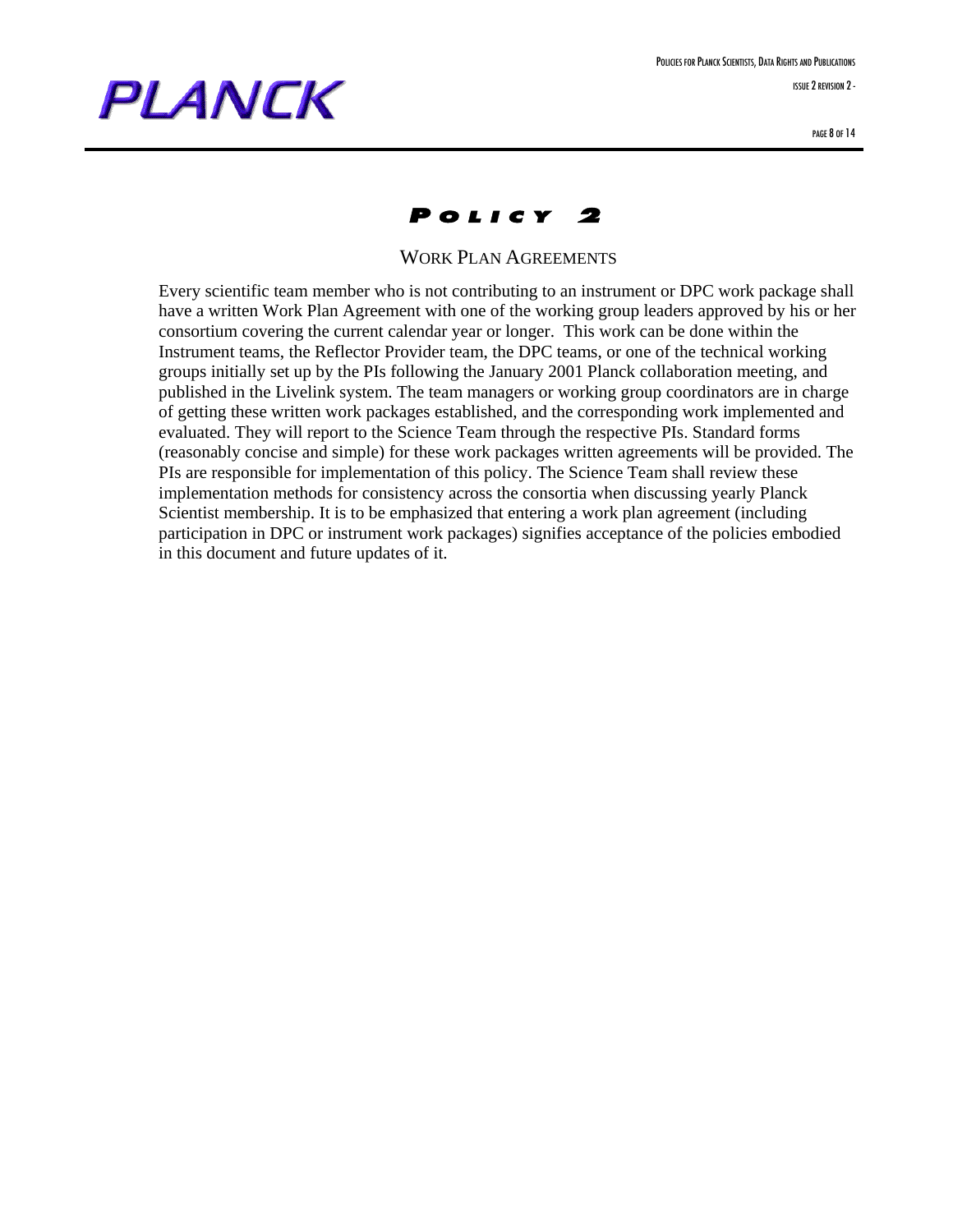### P OLICY 3

#### CATEGORIES OF PAPERS

**General** -- General papers are those which originate from the Planck Core Science Programme and in addition will include papers describing deliverables specified in the Science Management Plan (time ordered data, frequency maps, component maps, and source catalogs). The Science Team will update this list.

**Special** -- Papers describing other results based on Planck data shall be called Special papers.

**Technical** -- Papers whose primary purpose is to describe the design and performance of the Planck instruments, algorithms, software, operations, and Data Processing Centers, shall be called Technical papers.

**Public** -- Papers or other outreach materials (i.e. audiovisual, CD-ROM, booklets, etc) whose primary purpose is to describe Planck and its results to non-technical audiences or the general public shall be called Public papers.

**Conference** -- Papers published in conference proceedings shall be called Conference papers.

**Internal Planck papers** -- Papers describing methods and analysis both on instrumental, data processing, mission implementation and science issues which are too specific for publications in astrophysical Journals but useful scientific contributions within the Planck consortium and more generally in the CMB community, shall be called Internal papers. The Planck Science Team plans to set up an electronic Journal for Internal papers, which will be internally refereed by an Editorial Board appointed by the Science Team.

**Industrial** -- Papers written by industrial participants in Planck, and which refer to the Planck science programme or data only through reference to papers already published or in press, shall be called Industrial papers.

Final decisions about the categorization and readiness for publication of papers shall be made by the Science Team.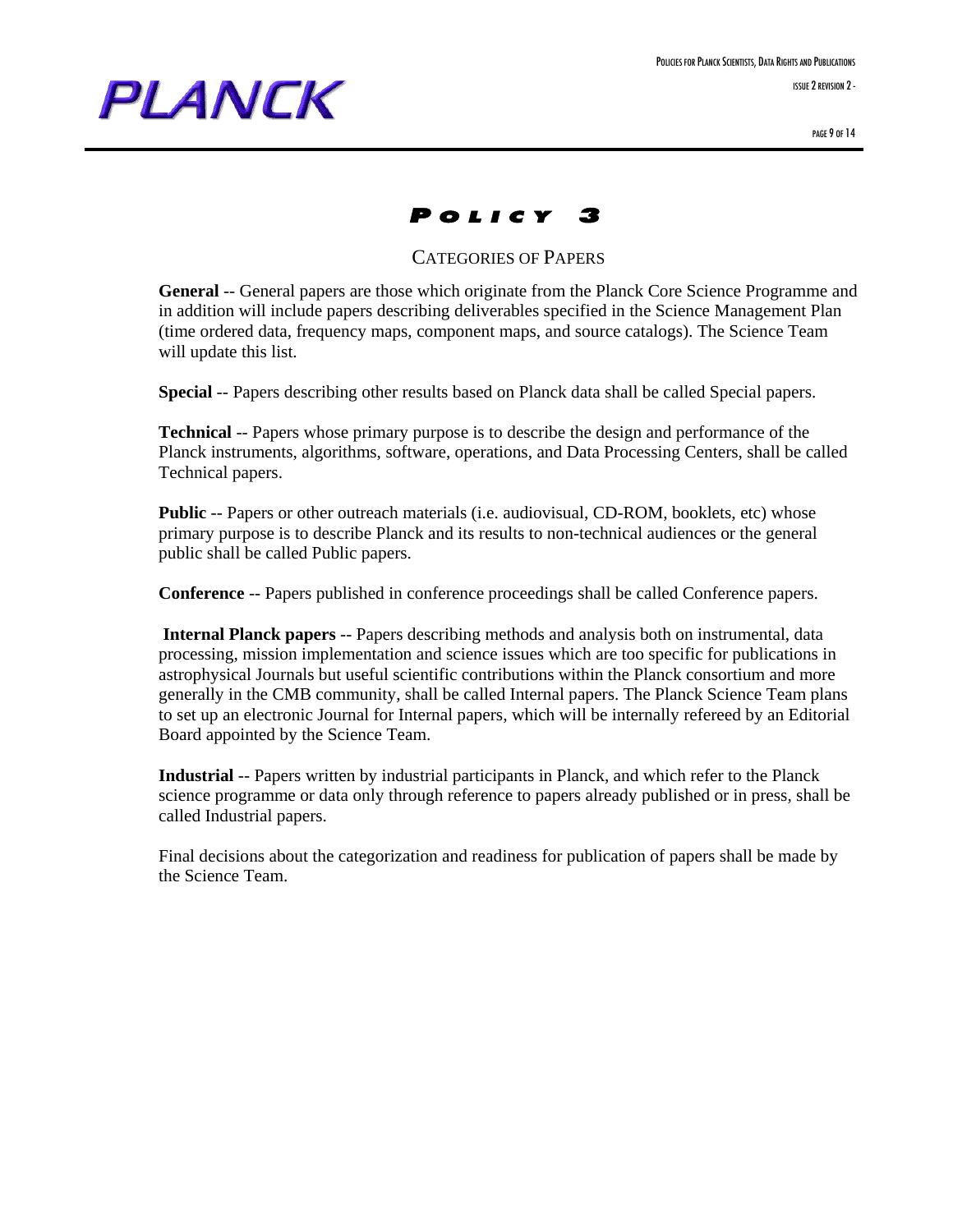

PAGE 10 OF 14



AUTHORSHIP ON PAPERS

**General Papers** -- As stated in Policy #1, Planck Scientists may have their names at their request on all General Papers. Co-Investigators and Associate Investigators who are not Planck Scientists, and Support personnel, may have their names only on General Papers to which they make direct contributions.

The order of authors on General Papers shall be alphabetical unless, in the judgment of the Science Team, there is a compelling reason to do otherwise.

**Special, Technical and Internal Papers** -- Only team members who have contributed directly to Special, Technical and Internal Papers shall be included in the author list. The order of authors shall be decided by the authors; however, only a Planck Scientist may be first author on Special Papers unless, in the judgment of the Science Team, there is a compelling reason to do otherwise.

**Public and Conference Papers** -- Public and Conference Papers shall be coordinated by the Science Team. Authorship shall be limited and determined on a case-by-case basis.

The general Planck collaboration must be acknowledged in all papers.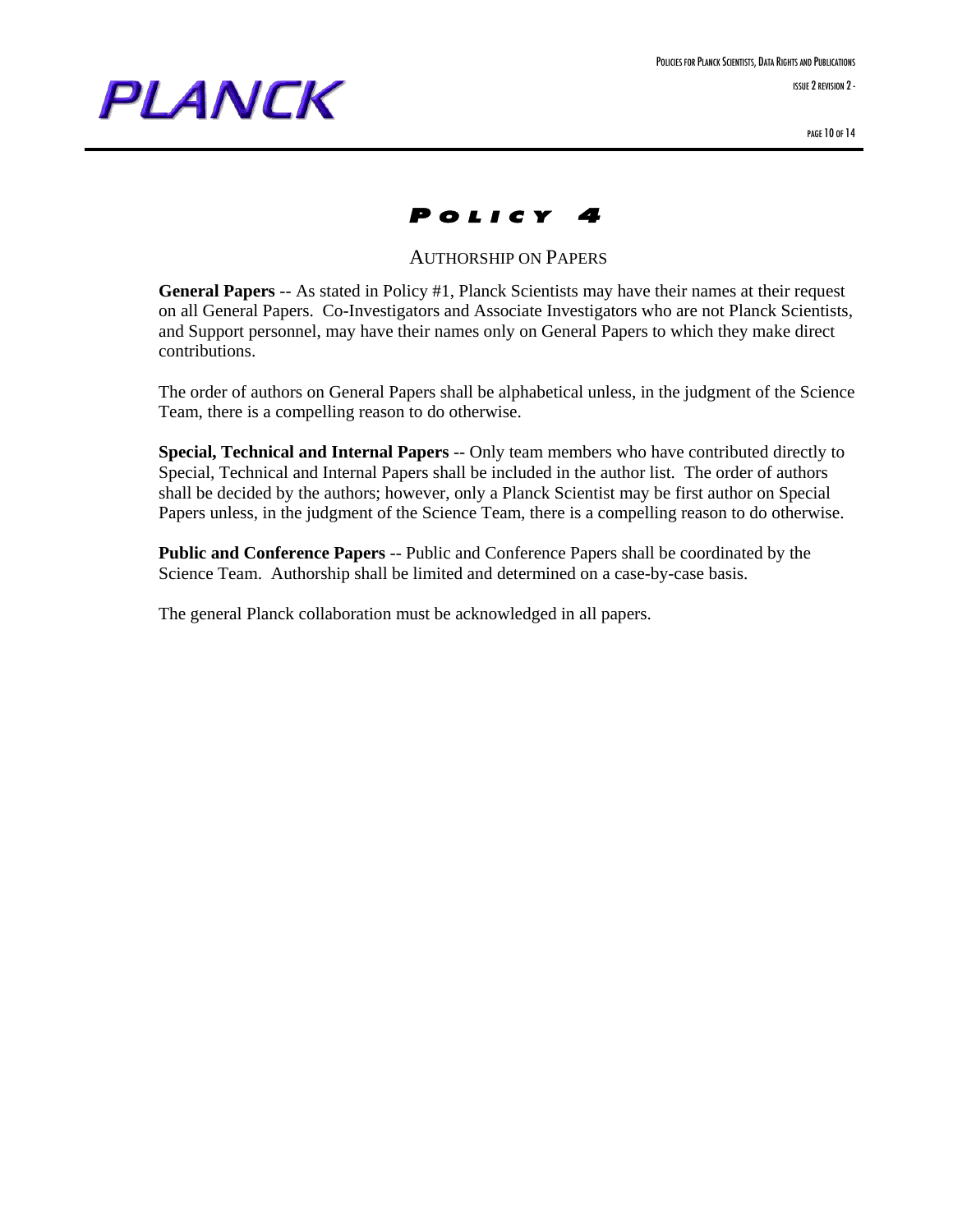



CONFERENCES AND INVITED TALKS

Presentations and invited talks on Planck and Planck results shall be authorised and coordinated by the Science Team, and shall be used as a means both to inform the community as effectively as possible about Planck and its science, and to reward collaboration members for their contributions to Planck. The Science Team shall set up before launch a Planck collaboration Conference Bureau to deal with these matters on a day to day basis and report to the Science Team at each of its meetings.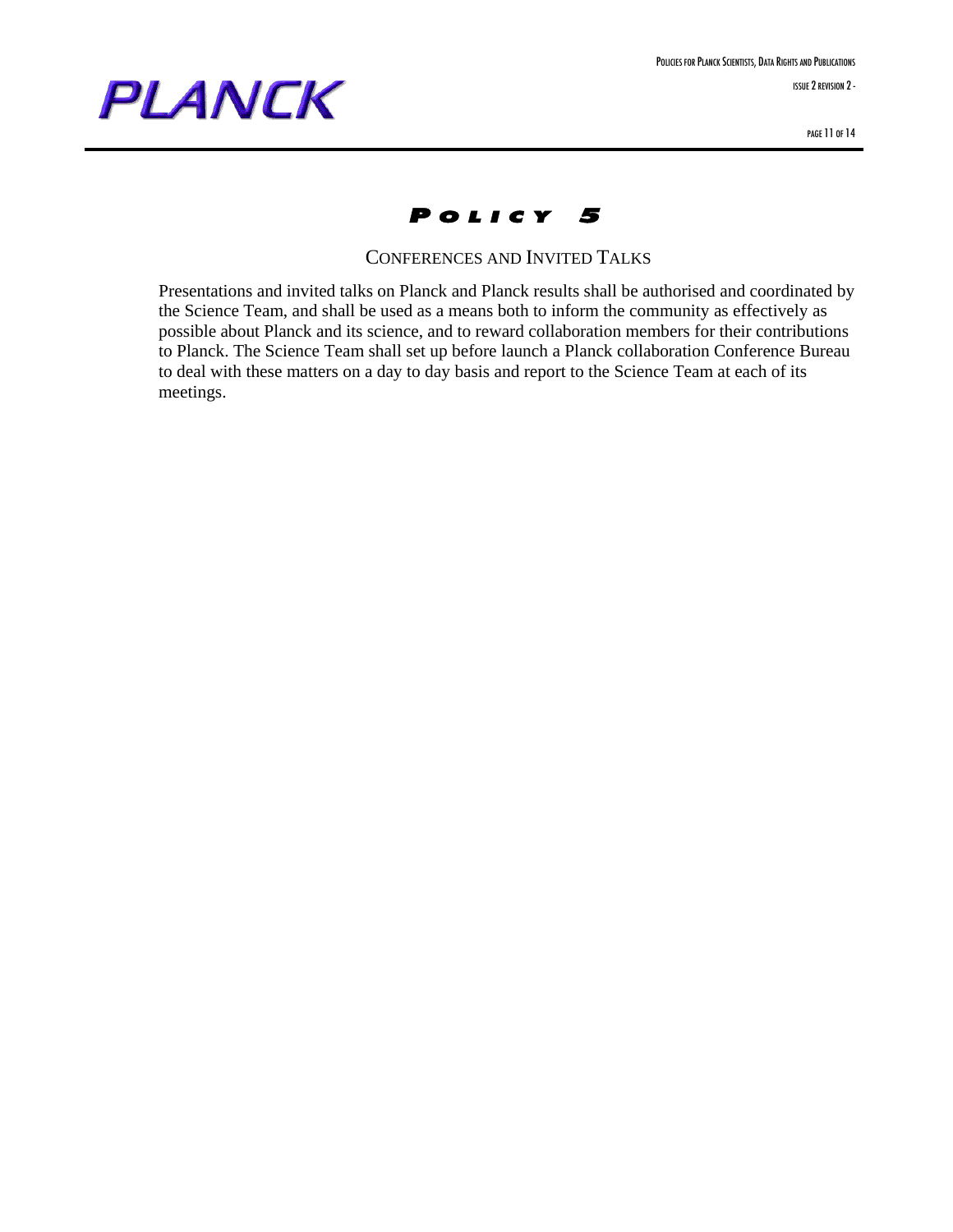

POLICIES FOR PLANCK SCIENTISTS, DATA RIGHTS AND PUBLICATIONS ISSUE 2 REVISION 2-

### P OLICY 6

#### DATA RIGHTS, DISTRIBUTION OF DATA AND CONFIDENTIALITY

Co-Investigators and Planck Scientists shall have access to all internal deliveries of Planck data, at times and by means and methods determined by the Data Processing Centers. Associate Investigators shall have access to Planck data as necessary through explicit agreements with their associated Co-Investigator or the Planck Scientist leading the relevant Special Project. Distribution during the proprietary period of Planck data to any person outside the Planck collaboration, or to any person within the collaboration who does not have the right to access that specific type of data, without the express approval of the Science Team is forbidden.

All members of the Planck Consortia must agree not to discuss, disclose, distribute or share Planck data, data products, algorithms, software, data or scientific analysis activities, with anyone outside the Planck Consortia, and with anyone inside the Planck Consortia without the right of access to that specific type of information, unless the Planck Science Team has approved the release, or unless the information, data or data products have been made public. This agreement must be made in writing as a condition of access to Planck data.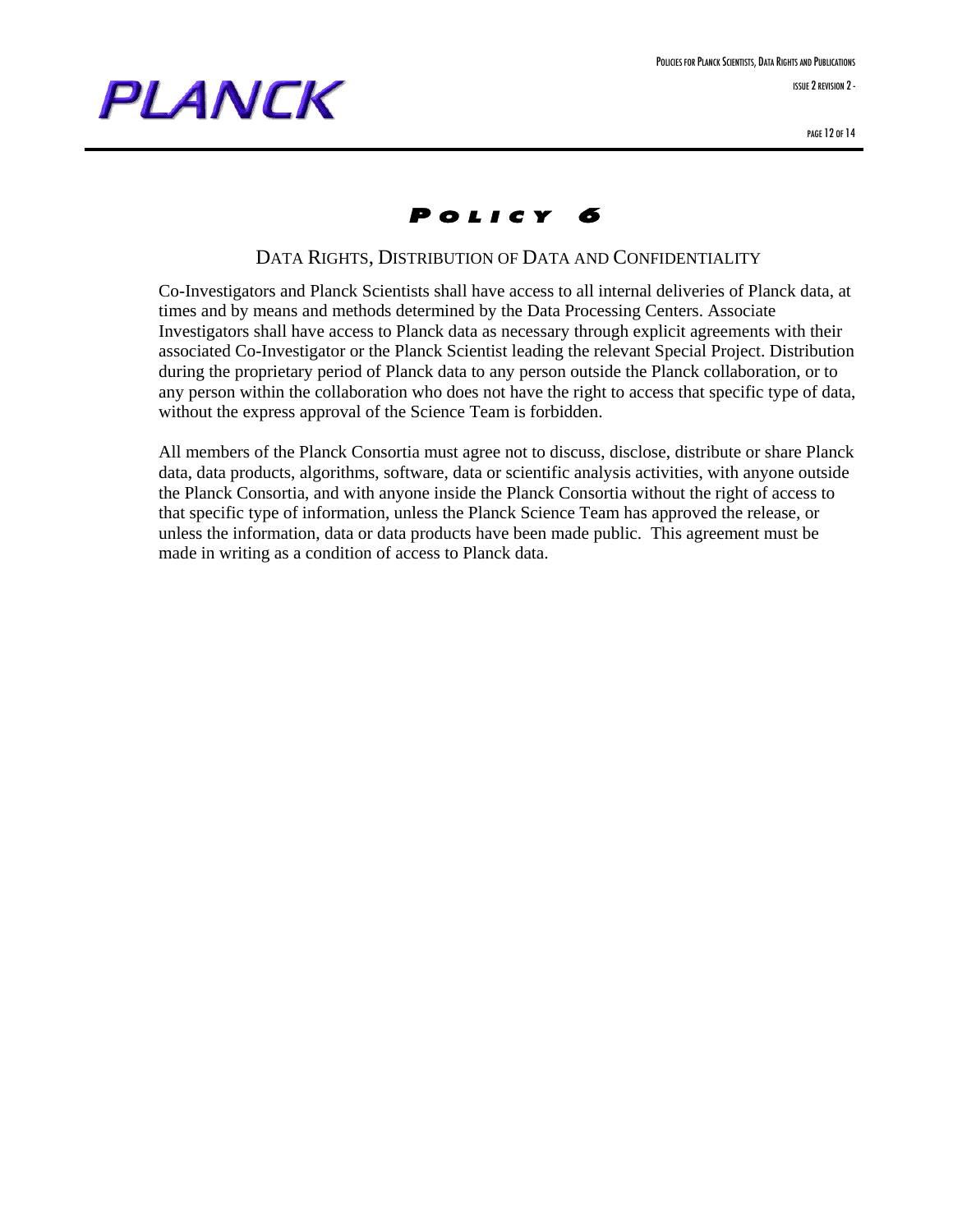

### P OLICY 7

#### DISPUTES AND VIOLATIONS OF POLICIES

Disputes about team membership and status, categorization of papers, authorship, the order of authors on papers, and data access that cannot be decided among the people concerned or that involve more than one Consortium, shall be discussed and adjudicated by the Science Team. Violations of these policies shall be adjudicated by the Science Team, with sanctions ranging up to termination of membership in Planck and immediate loss of all data and publication rights.

Any member of the Planck Consortia who fails or refuses to sign the agreement regarding data distribution and confidentiality (Policy #6) will be removed from the Consortia, and have no access of any kind to Planck data, data products, or data analysis activities. Violations of the data distribution and confidentiality agreement will be severely penalized by the Science Team, in general resulting in disbarment from the Planck Consortia.

The Science Team may, depending on the severity of the violation, extend the sanction beyond the individual concerned, to his/her team and/or institute.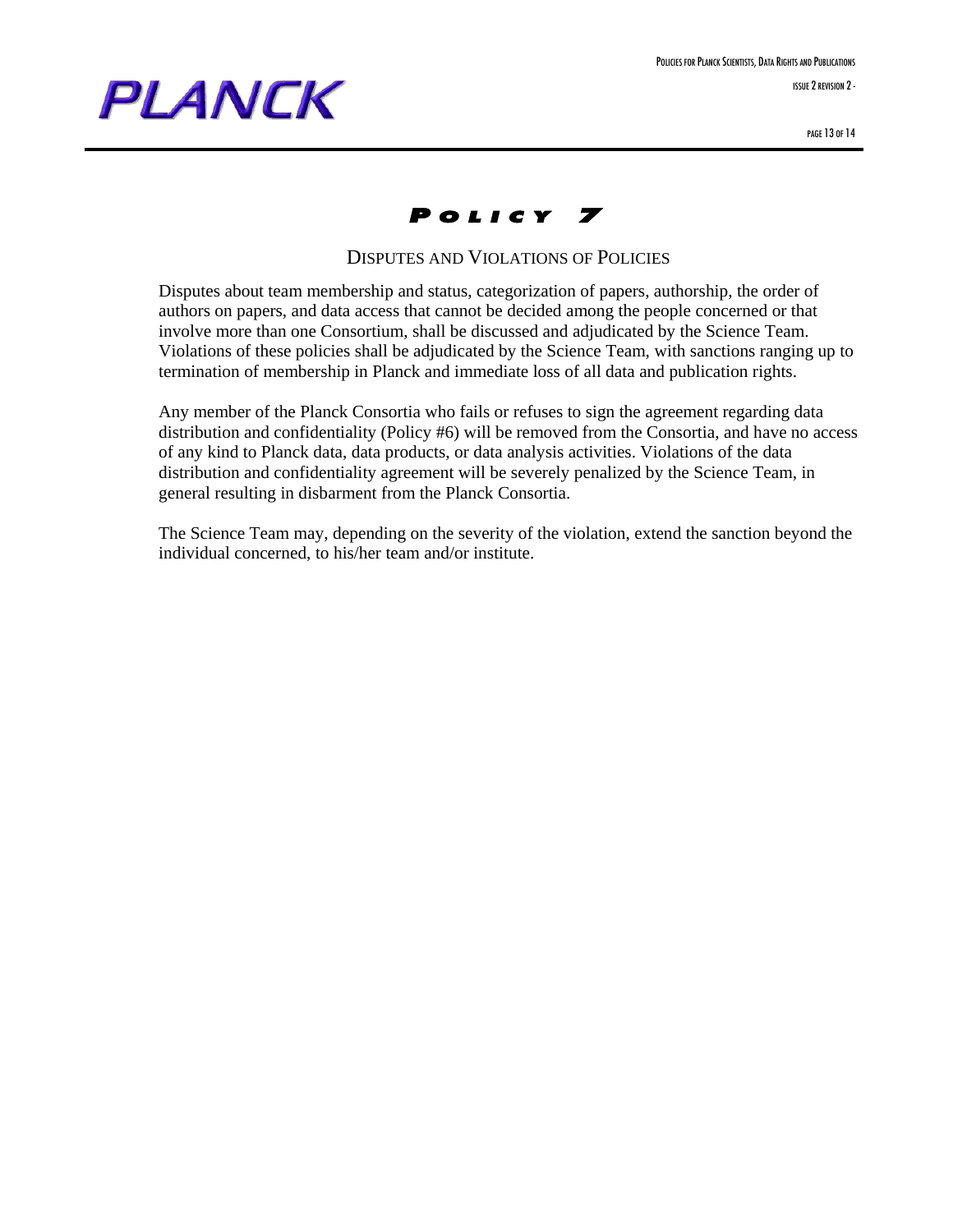### P OLICY 8

#### EXTERNAL COLLABORATIONS

During the proprietary period, there will be the need to establish collaborative arrangements with scientists outside of the Planck Collaboration, to provide data or expertise which are not available within the Collaboration. Such arrangements will be specified within a Memorandum of Understanding (MoU) between the leader(s) of the concerned Planck Project(s) and the External Collaborator(s). The MoU will be based on the following principles:

- 1. The MoU must be approved by the Planck Science Team.
- 2. In the MoU, a project (or projects) must be specifically mentioned which is (are) the only ones the external collaborator(s) may participate in.
- 3. The MoU will specify the rights and responsibilities of both parties (External Collaborator and Planck leaders).
- 4. The leader of the Planck Project takes responsibility that the MoU is implemented as signed by both parties.
- 5. The external Collaborator(s) remain external to the Planck Collaboration, i.e. they do not have access to Planck data (except as specified in the MoU), they do not attend Planck meetings, nor do they participate in any of the normal activities of the Collaboration.
- 6. The leader of the Planck Project is responsible to act as interface between Planck and the External Collaborator for all matters. In particular, the leader is responsible for distributing the data to the external collaborators as specified in the MoU, and obtaining prior approval of their exact characteristics from the Science Team before delivery.
- 7. For "expert" collaborations the MoU is subject to yearly endorsement by the Planck Project PI that the expertise is indeed of high value to the project. The MoU must include a description of the nature of the expert contribution.
- 8. For "data provision" collaborations, the MoU is subject to the data being provided in a way and time that makes it useable, and to it actually being used within the project. The MoU must include a description of the external data to be provided and how it will be used.

The Science Team will develop and provide a basic template to be used as an initial draft for all MoUs.